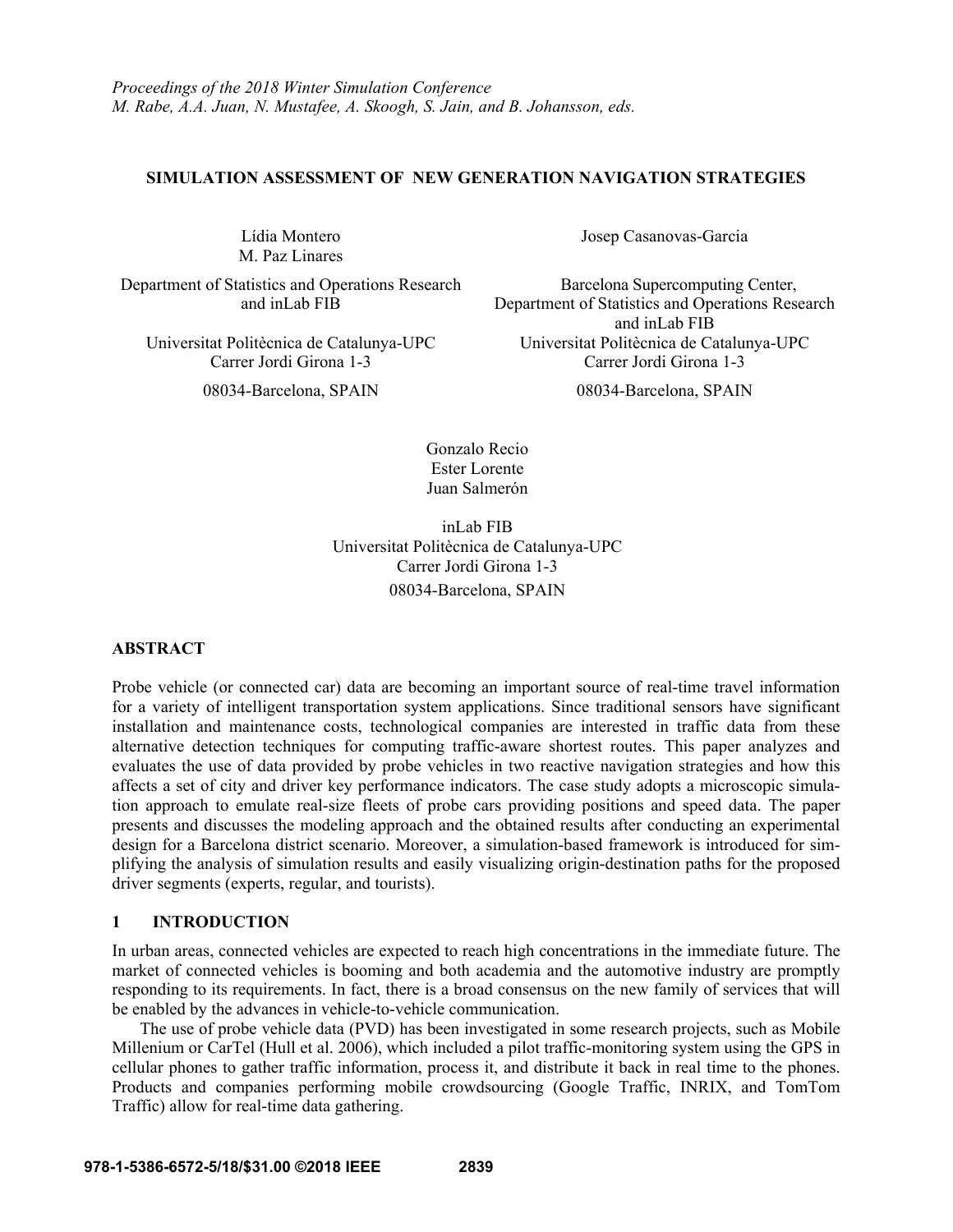The capabilities to effectively monitor traffic conditions have been studied from early considerations of equipped vehicles as a mobile sensor network (Hull et al. 2006) to more recent surveys (Lee and Gerla 2010; Bessler and Paulin 2013). However, most analyses have been conducted from the perspectives of either continuous monitoring of the vehicle state or driver safety, while some others have considered the potential guidance offered by such mobile sensing (Lorkowski et al. 2003; Lee and Park 2008; Wang et al. 2017). This last area of analysis is the scope of the current paper.

Without trying to be exhaustive, the impact of route guidance on travel time, environment, and safety has been investigated (Oh and Jayakrishnan 2002; Paikari et al. 2013; Olia et al. 2016), usually in relation to its benefit under incident conditions and while quantitatively assessing the potential impacts of realtime routing guidance and advisory warning messages to guided vehicles. Some other authors have analyzed reactive policies (Deflorio 2003) using simulation and proactive route guidance (Pan et al. 2012). Nevertheless, in some of these studies, the elaboration of traffic state estimation has been treated from a simplistic point of view or has not been described in depth. For example, Pan et al. (2012) use Greenshield's model to estimate travel times in road segments, but this approach does not seem suitable for urban networks and details are not included.

The aim of this paper is to present an experimental design for simulation assessment of navigation strategies based on PVD while considering driver behavior and route choice models. Moreover, a simulation-based framework is introduced for simplifying the analysis of simulation results and easily visualizing them. The conceptual framework is briefly described first, and a section follows describing in detail the emulation of the different concepts included in the Custom Module. After that, we describe the simulation experiments for a large fleet of PVDs according to penetration rates and additional factors considered in the experimental design. The next section provides an analysis of the results and the paper ends with our conclusions and future research.

## **2 CITSCALE: A SIMULATION TESTBED FRAMEWORK**

The CitScale tool (Linares et al. 2017) is a software platform developed by inLab FIB at Universitat Politècnica de Catalunya (UPC) for visualizing, analyzing, and comparing experimental designs that model urban traffic scenarios. Assessments of new mobility concepts and new automotive vehicles are the main targets of projects that use CitScale (Montero et al. 2017). In particular, in this paper, this tool offers the possibility of enabling a new family of services based on the previously mentioned advances in inter-vehicular communications. In particular, the proposed case study aims at evaluating the effect of using probe car fleet data at different penetration levels to develop real-time navigation strategies for connected vehicles.

Figure 1 shows the proposed simulation testbed framework that is composed of an Executions Controller, a Traffic Simulation Module, a Result Preparation Module and a Visual Analytics Module. The core components of the CitScale analytics platform are the graphical interface and the traffic simulation model. The traffic simulation component includes a microscopic traffic simulator and a set of custom modules and functions that were developed using API extensions.

The analysis of simulation results is performed by two fundamental and independent components: the Result Processing Module and the Visual Analytics Module. One deals with the automated preparation of data and the other with operating the data display. The Result Processing Module makes the entire preprocessing of data automatically, thus allowing the Visual Analytics Module to automatically use the simulation results directly, without the need for any manual update.

The visualization and analysis tool has been implemented using the Shiny web application (RStudio Project 2018) for R that simplifies the development of interactive web applications. The Shiny web application is agnostic to the traffic simulation platform. If we are going to emulate smart city policies by necessarily evaluating new vehicle types, probe vehicle sensors, navigation strategies and innovative mobility concepts such as multiple passenger ridesharing, then several ad-hoc components in the traffic simulation model must be programmed using API extensions. However, any microsimulation platform that allows API extensions can be used.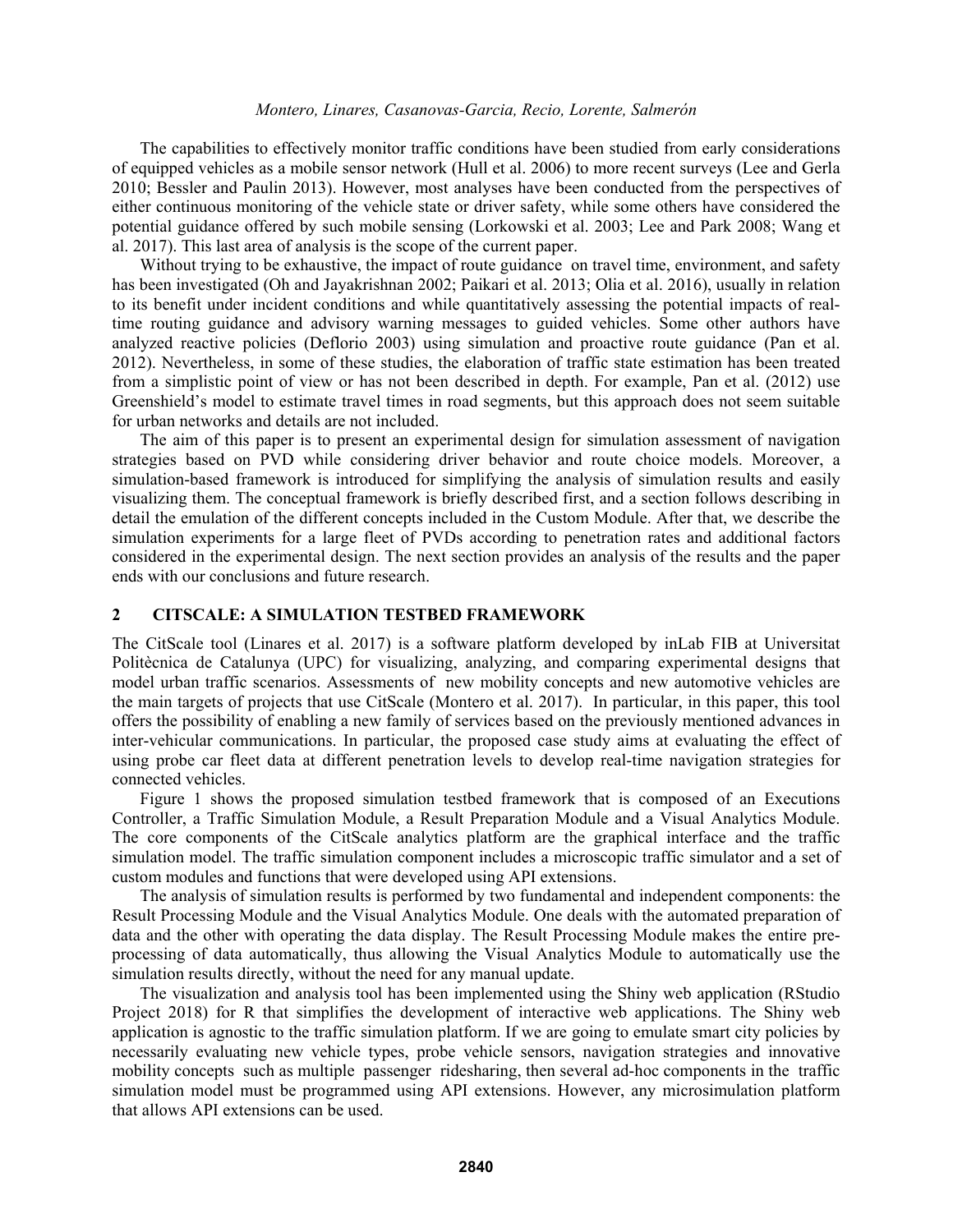

*Montero, Linares, Casanovas-Garcia, Recio, Lorente, Salmerón* 

Figure 1: Simulation Testbed Architecture.

In this work, an Aimsun (Transport Simulation Systems 2018) model was available from previous projects. Aimsun functional architecture and the interaction libraries support the extended modeling utilities that are required. The exchange of information between the API applications and the microsimulator can be made at every simulation step (0.5 sec). The programming languages in which Aimsun provides its API are C++ and Python. While Python is used to easily collect some of the data, C++ is needed for emulating the probe vehicles due to performance reasons.

## **3 CUSTOM MODULES IMPLEMENTATION**

The proposed case study requires detailed driver behavior, heuristic route choice modeling that depends on knowledge of the network and congestion, and the availability of navigation data. Traffic microsimulation capabilities are needed to achieve the final goal.

In order to extend the standard functionalities of the selected microsimulation tool so that it can deal with the requirements of this case study, the next items have been implemented into the Custom Modules: PVD emulation, driver behavior modeling, navigation strategies, and time-dependent link and lane travel time estimation module.

### **3.1 Probe Vehicle Data Emulation**

The objective of this module is to emulate vehicles with equipped sensors connected to a Traffic Management Center. This paper assumes that the Vehicle-to-infrastructure (V2I) and Vehicle-to-vehicle (V2V) technology is on board of probe cars (Montero et al. 2016). The collected data were filtered to remove any incomplete observations or outliers. Then, these data were used to calibrate the emulation of the PVD module included in the Traffic Simulation Module.

The main aim of this paper is to emulate probe car 'real-time data' use in connected car guidance under different levels of probe vehicle penetration. To this end, only basic vehicle sensors have been assumed, allowing at each simulation step data for vehicle position and speed.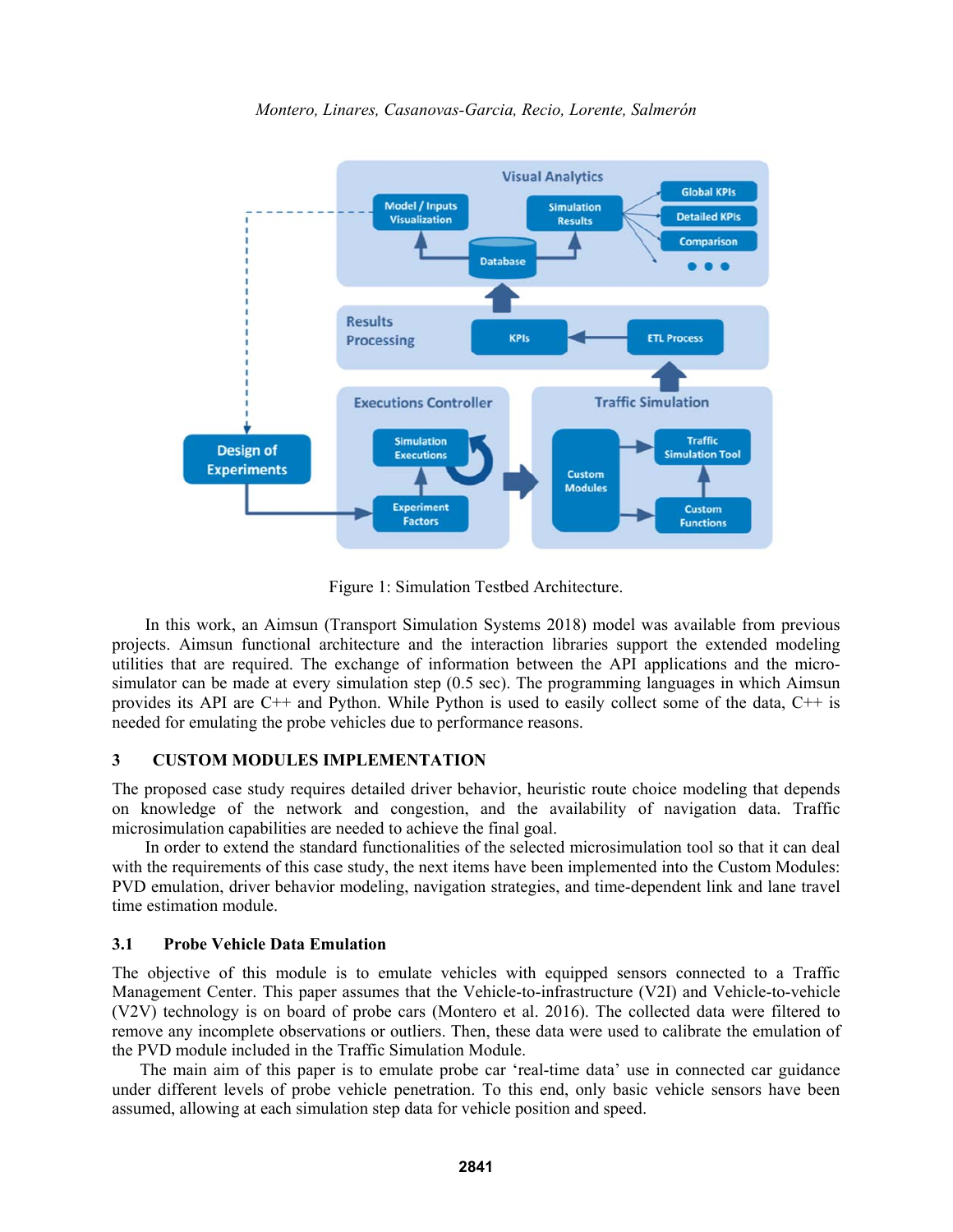## **3.2 Driver Behavior Modeling**

This paper highlights driver behavior modeling, which has not been considered in any related papers in the literature (Lee and Park 2008; Wang et al. 2017; Paikari et al. 2013; Olia et al. 2016; Deflorio 2003; Pan et al. 2012; Minelli et al. 2015). Drivers are split into six groups according to their knowledge of network and traffic conditions and according to guidance availability:

- Expert drivers: those who know the network and historic traffic conditions for the selected horizon of study. They are modeled with route choice selection and proportions following experienced travel times that satisfy dynamic user equilibrium (DUE) (Chiu et al. 2011) by assuming a historic demand pattern. DUE paths and proportions are loaded in the simulation environment from a pre-calculated binary file.
- Regular drivers: those with knowledge of the network and historic traffic conditions for recurrent trips (50% randomly selected), but who use main streets based on free-flow for non-recurrent trips (50%).
- Tourist drivers: those who have limited knowledge of network and traffic conditions and use Kshortest paths algorithm based on the main streets.

Finally, Guided drivers constitute a design-dependent proportion for any Expert, Regular, or Tourist driver class, and they are modeled with a 100% acceptance of navigation advice.

Expert and Regular drivers exhibit driving characteristics related to the car-following model, such as reaction times, desired speed and acceptance of speed limitations. According to the calibrated profile of Barcelona drivers: Reaction Time (1.0s); Reaction Time at Stop (1.35s); Reaction Time at Traffic Light (1.35s); Speed Acceptance and Minimum Inter-Vehicular Distance are assumed to be truncated normally distributed with the former having mean-1.1, sd-0.1, min-0.9 and max-1.3, and the latter having mean-1.0m, sd-0.3m, min-0.5m and max-1.5m.

Tourist drivers behave roughly with a 25% increment in reaction times, means and limits (same standard deviation), and they strictly adhere to the speed limits, while Minimum Inter-vehicular Distance is truncated normally distributed with mean-1.25m and sd-0.1m – between 0.75 and 1.5 m.

## **3.3 Navigation Strategies**

An interesting discussion about route guidance assessment can be found at Wang et al. (2017). A navigation application is modeled as being available to a certain percentage in each driver class. Three navigation strategies are implemented according to the simulation platform possibilities:

- Free-flow K-shortest paths when probe vehicle fleet is not available.
- Stochastic Route Choice considering instantaneous traffic conditions inferred from data provided by PVD. They are modeled from estimated instantaneous K-shortest travel time paths. They can be either link-based, according to user-defined link costs (link travel time estimates from PVD), or lane-based, according to user-defined stream costs (lane travel time estimates combined into a stream travel time).

To consider dynamic and instantaneous travel-time-based route choice, 100% re-routing is enabled every time window interval.

The critical point is that a real-time routing strategy for connected cars (guided) is applied from the travel times provided by the floating car data. Travel time estimates used in K-shortest path calculations might depend either on lane-based or overall link-based travel time, both of which rely on PVD sent to a centralized system. Travel times between points of interest can be inferred according to Origin-Destination (OD) path travel times and route-choice proportions to feed Kalman filtering formulations proposed by the authors to estimate dynamic OD matrices.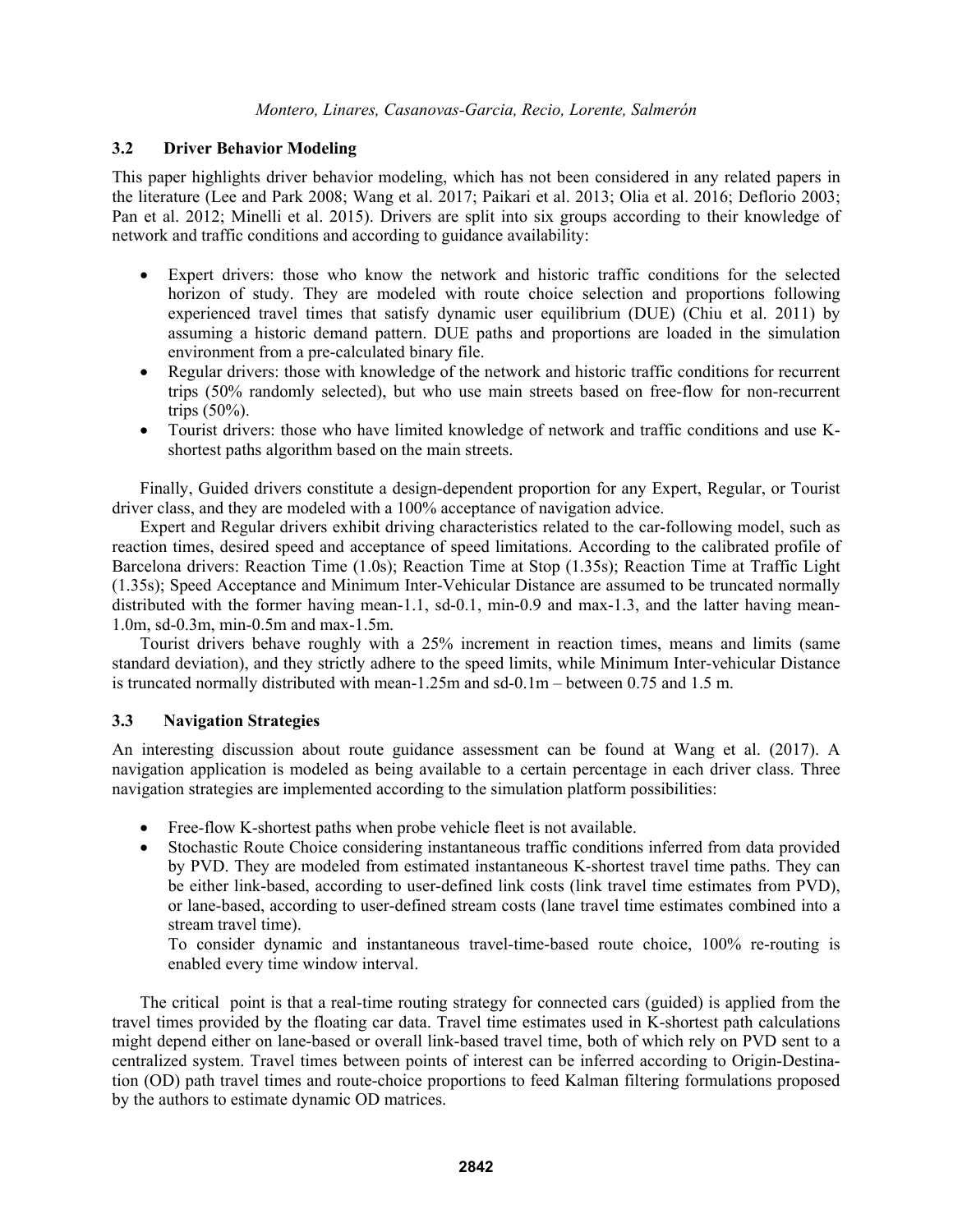### **3.4 Link and Lane Travel Time Estimation Module**

In order to estimate time-dependent lane and link travel times, a proposal based on (Sanaullah et al. 2013) has been considered. This approach involves a time-window concept, which is an experiment design factor that represents the time interval in which travel times are being updated. Therefore, with a greater time-window, the probability of finding lanes and links with available data grows.

The simulator can gather probe vehicle data (such as position and instant speed) at every simulation step (0.5 seconds). For our experiments, the time-window parameter choice is 2 seconds, which means that probe vehicle data are being collected periodically after this interval of time. This assumed timewindow is adequate in order to ease computational and memory costs.

The implemented approach for estimating travel time considers three different cases for every lane.

- a) Case in which there are **no** PVD in the last time window.
- b) Case in which there are PVD from just **one car** in the last time window.
- c) Case in which there are PVD from **more than one** vehicle in the latest time-window.

In case (a), travel time estimation is the same as the lane travel time of the most recent time window. If there are no data available, the lane travel time is set to the time corresponding to a free flow situation. In case (b), the following method is applied:

- $\bullet$  Let  $tt_1$  be the estimated travel time for the fraction of the lane until the first detection of the vehicle. Therefore,  $tt_1$  is the length of this lane fraction divided by the vehicle's instantaneous speed at the first observation in this lane. Intuitively, it is the travelled distance on the lane, which gives a time magnitude.
- Let  $tt_L$  be the difference (in seconds) between the first and last detection intervals.
- Let  $tt_2$  be the estimated travel time for the last fraction of the lane since the last detection of the vehicle. Similarly as  $tt_1$ ,  $tt_2$  is computed as the distance from the last observation at the beginning of the next section divided by the probe vehicle's instantaneous speed in the last observation (detection interval) of the time-window.

Then, the travel-time of the considered lane is  $tt_1 + tt_1 + tt_2$ .

 In case (c), a weighted travel time of the lane is computed considering all vehicles. Supposing there are *n* cars providing data in the lane,  $\frac{1}{n} \sum_{v=1}^{n} w_v t t_v$ , where  $t t_v$  is the travel time of a car calculated as explained in case b), and the weight  $w_v \in [0, 1]$  is the fraction of the section length where probe vehicle  $v$ is detected in the lane.

On the other side, the link travel time estimation from PVD is computed as the mean of travel times for streams. Lane travel time estimation is performed combining stream travel times with the information about the allowed turns.

#### **4 DESIGN OF EXPERIMENTS**

The selected scenario is the Barcelona Central Business District, known as "L'Eixample" (Montero et al. 2016), which comprises 7.46 km<sup>2</sup> and 250,000 inhabitants. The horizon study is 1h, accounting for  $42,500$ trips. Passenger car demand is modeled as 15-min time-sliced demand whose OD pattern reproduces the 9-10h morning period in L'Eixample.

#### **4.1 Design Factors**

The factors considered in the design of the simulation experiments (Table 1) are:

**Driver Type Distribution** (TD factor) into Expert-Regular-Tourist.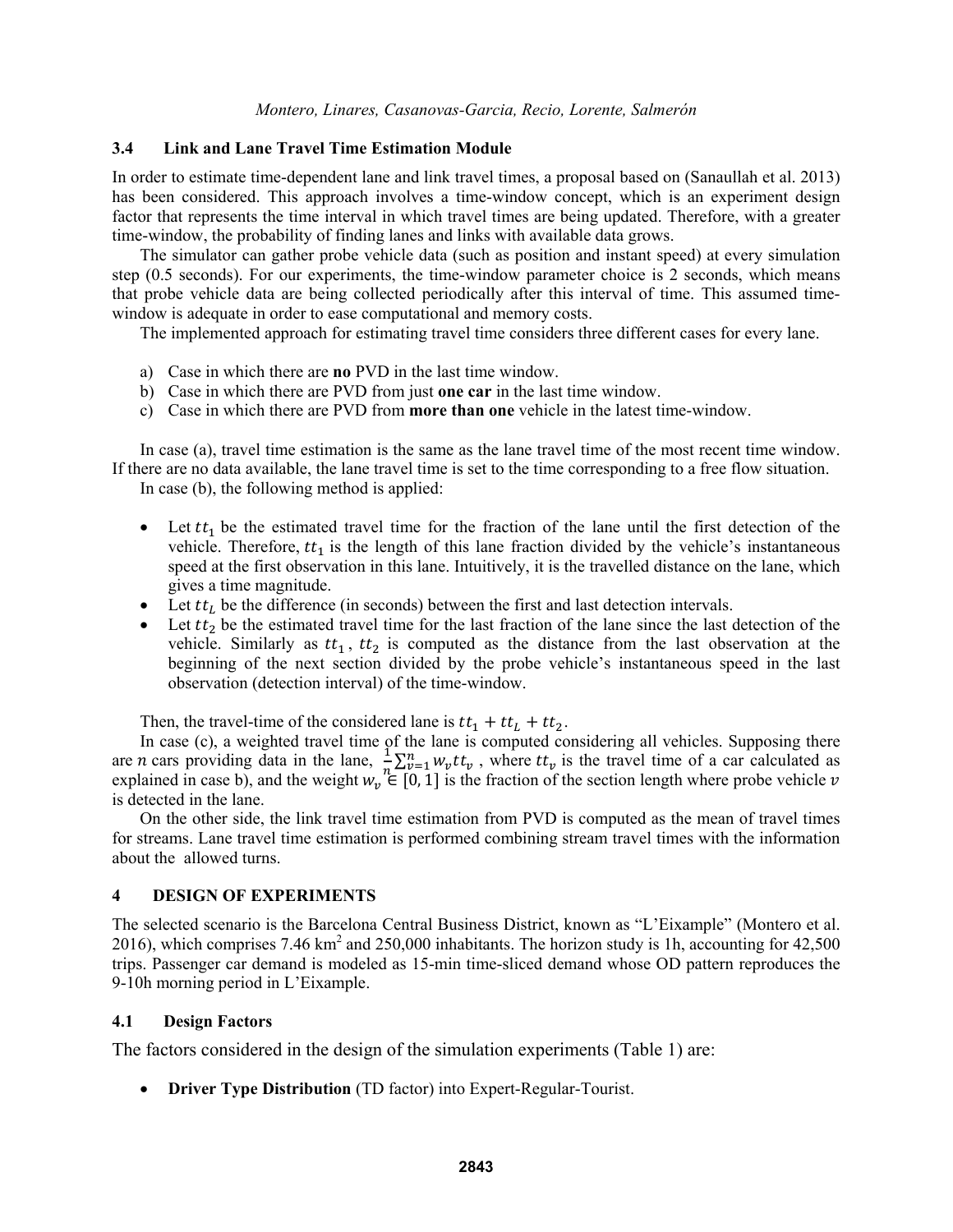- **Guidance Penetration** (GP factor). Connected cars percentage of cars whose route choice decisions follow those advised by a navigation tool fed by PVD.
- **Demand Pattern** (DP factor) into 4 levels referring to a perturbation of the historic demand pattern in OD pairs belonging to the fourth percentile trip distance (according to Manhattan distance). They account for  $42,500$ ,  $44,600$ ,  $46,860$ , and  $48,600$  trips, respectively. 0% means historic demand pattern.
- **Probe Vehicle Penetration percentage** (PVD factor) modeled common to any driver type into 8 levels. Base level is 0%. It indicates route guidance based on free-flow travel times. An additional Ground Truth level consisting of travel time estimates directly from 'simulated Ground Truth' was also included in some initial experimentation.
- **Navigation Strategy** (NS factor) modeling driving recommendations based on either lane-level or link-level PVD when PVD are available. Base level is lane-level, when 0% PVD is set, free flow travel times are assumed.
- **Time-Window length** (TW factor) is the rolling horizon interval considered for the estimation of traffic variables from PVD. TW is not affected when 0% PVD is set.

| Design Factors            | <b>Factor Levels</b>   | Base Level       | Alternative Levels                                        |
|---------------------------|------------------------|------------------|-----------------------------------------------------------|
| Driver Type Distribution  | expert-regular-tourist | 40-50-10 $(\% )$ | $20-70-10$ , 40-40-20,                                    |
|                           |                        |                  | $60-20-20(%)$                                             |
| Guidance Penetration      | guided-nonguided       | $0-100(%)$       | 10-90, 20-80, 30-70, 50-50, 70-30, 80-20, 90-10           |
|                           |                        |                  | 100-0 $(\% )$                                             |
| Demand Pattern            |                        | 0(%)             | $10, 20, 30\ (%)$                                         |
| Probe Vehicle Penetration |                        | 0(%)             | 10,20,30, 80, 90, 100 $\frac{9}{6}$ and PI (perfect info) |
| Time-window Length        |                        | 3 <sub>min</sub> | 1.5min, 6min                                              |

### Table 1: Design factors description.

# **4.2 Collected Key Performance Indicators**

In general, on microscopic traffic simulation platforms, the default statistics are very rich. Statistics have been collected every 90s and stored in an SQLITE database for each replication. Driver Key Performance Indicators (KPIs) collected for each Expert, Regular, and Tourist driver type (either guided or non-Guided) are shown in Table 2.

| K PI                                | Unit                      |
|-------------------------------------|---------------------------|
| Average Delay while covering 1 km   | s/km                      |
| Average Speed per vehicle           | km/h                      |
| Average Travel Distance per vehicle | Km                        |
| Average Travel Time per vehicle     | Min                       |
| Average Travel time to cover 1 km   | $\mathbf{c}/\mathbf{k}$ m |

### Table 2: Driver KPIs.

Network KPIs (Table 3) are global statistics (all driver classes) and cover the whole simulation horizon. From a driver satisfaction point of view, the critical KPI is considered to be the average travel time (min), but also for researchers interested in the assessment of travel times between Points of Interest (POI) inferred from PVD. A detailed analysis on the base scenario for all design factors found that five replications facilitate a global 5% relative precision in average travel time at 95% confidence for any driver type, while the greatest absolute error was about  $1/3$  min for the tourist driver type.

For computational reasons, running the full factorial design is unfeasible since  $3,072x5=15,360$ replications would be needed. Therefore, the first set of experiments was constrained in order to identify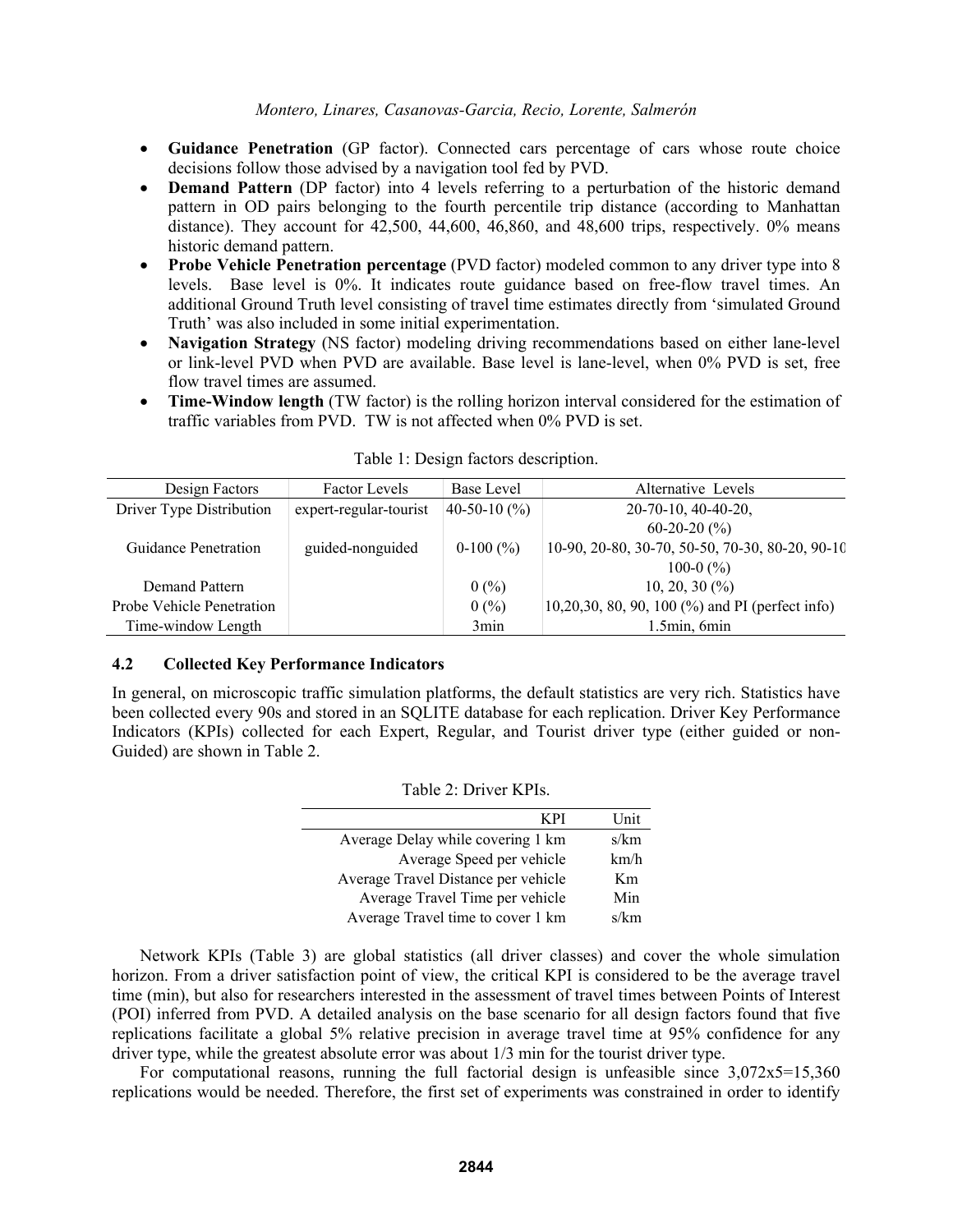non-aliased factor main effects according to the Fedorov algorithm (Fedorov 1972) for optimal designs: 29 experiments were given (thus, 145 replications were executed, each one taking around 2h in an Intel Core i7-4790 CPU (frequency of 3.6GHz)-4 cores-8GB DDR3 Memory and Windows 8.1 (x64 system)).

| KPI                                                   | unit          | <b>ACRONYM</b>  |
|-------------------------------------------------------|---------------|-----------------|
| Average Flow                                          | veh/h         | mflow           |
| Average Speed                                         | km/h          | mspeed          |
| Average Travel Time to cover 1 km                     | s/km          | mtt.s.km        |
| Density                                               | veh/km        | density         |
| Fuel Consumption                                      |               | fuelc           |
| Mean Delay Time while covering 1 km                   | s/km          | mdelay.s.km     |
| Throughput Rate (completed trips/total demand)        | $\frac{0}{0}$ | thrputrate      |
| Total CO <sub>2</sub> emissions                       | kg            | CO <sub>2</sub> |
| Total NOX emissions                                   | kg            | NOx             |
| <b>Total Travel Distance</b>                          | km            | ttdis           |
| <b>Total Travel Time</b>                              | h             | ttt.h           |
| Number of vehicles lost in system.                    | vehs          | virlostin       |
| Number of vehicles lost out system.                   | vehs          | virlostout      |
| Number of vehicles waiting to enter into the system.  | Vehs          | virwait         |
| Waiting $Rate = VirWait/Demand$                       | $\frac{0}{0}$ | waitrate        |
| Number of vehicles inside the network                 | vehs          | tvehin          |
| Total number of vehicles that have entered the system | vehs          | inputveh        |
| Demand = inputveh + virWait                           | vehs          | demand          |
| Total number vehicles that have exited the system     | vehs          | tvehout         |

Table 3: Network KPIs.

# **5 SIMULATION RESULT ANALYSIS**

Traffic simulation platforms provide a wide extend of KPI results. In this work, we have selected a few KPIs that were considered relevant for the evaluation of navigation systems. Nevertheless, KPIs cannot be considered isolated, because they are strongly correlated. Figure 2 on the top shows the Spearman coefficient of correlation (non-parametric statistic for the linear association between non-Gaussian numeric variables) between selected KPIs. It can be seen that most of the cells show an absolute value of Spearman correlation greater than 0.5, so a monotonic relationship appears among most KPI pairs. For example, demand (total demand trips, trips entering plus waiting to enter in the system) and mtt.s.km (travel time to cover one km) show a positive Spearman correlation of 0.77 indicating a direct relation: as the total number of trips increases, the travel time per km also increases, because traffic congestion gets worse. A normalized principal component analysis (PCA) has been addressed to discover the latent principal component or factorial axes that represent non-correlated effects. PCA is a statistical procedure that uses an orthogonal transformation to convert a set of possibly correlated variables into a set of values of linearly uncorrelated variables called principal components. Normalized PCA has been selected to account for different scales of available KPIs and graphical results can be seen at Figure 2 on the bottom. Almost 90% of the total variance in the variables are explained by the two first principal component variables. The first axis accounts for 60% of the total variance and divides the KPIs into two subsets: throughput rate and speed opposed to demand and density KPIs, meaning that increasing total demand does mean decreasing the percentage of completed trips (throughput decreases) and also implies decreasing mean speed (due to more vehicles in the network and thus congestion effects). Total travel time (ttt.h) and demand (total vehicles) vectors in Figure 2 on the bottom show a low angle meaning a high correlation between them, which it is meaningful in terms of transport analysis.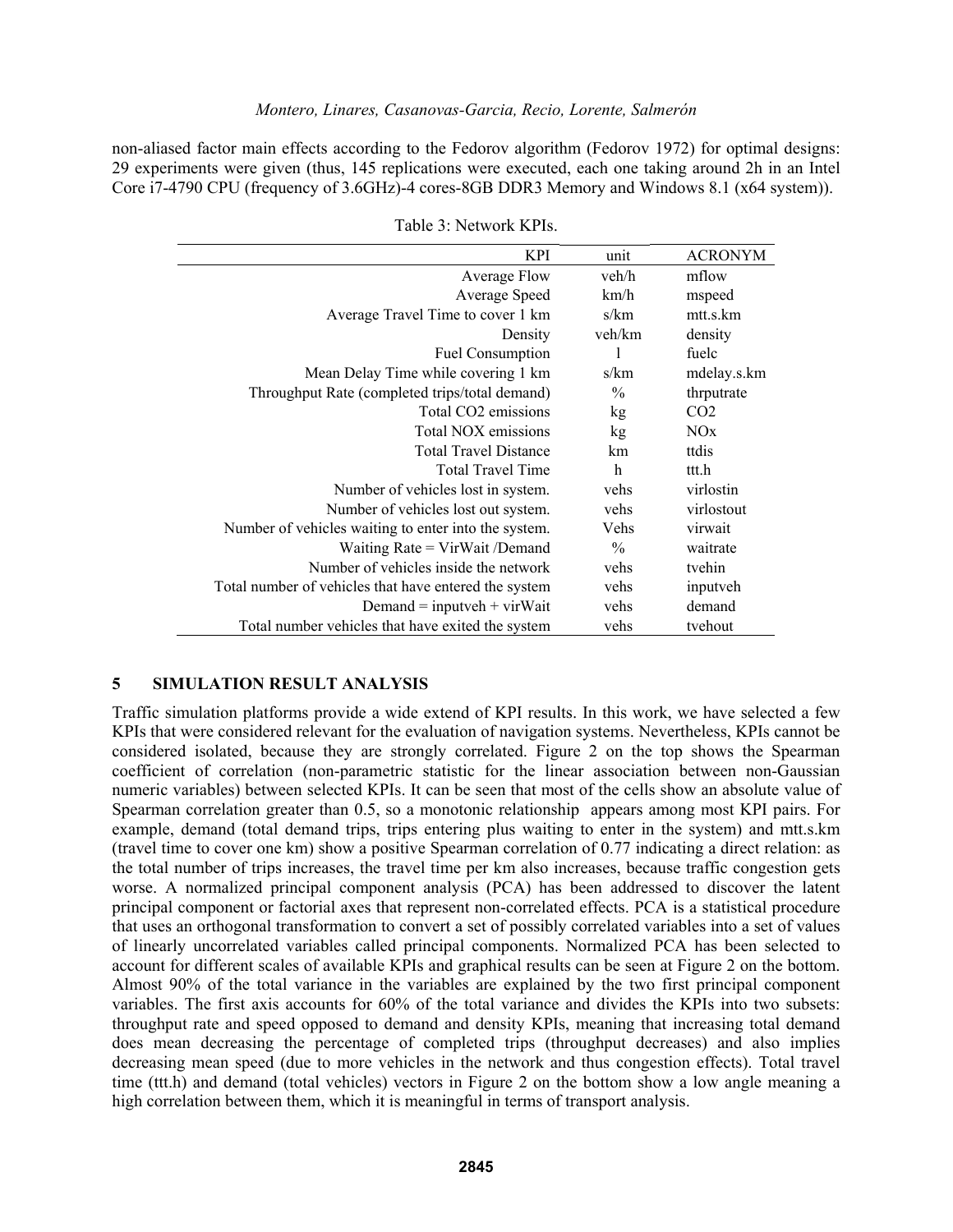

Figure 2: Assessment of correlation between system KPIs obtained by simulation using PCA. Top: Spearman correlation for network KPIs; Bottom: Results of normalized PCA

On the second axis and orthogonal to the first one (see Figure 2 on the bottom), total travel distance (ttdis) and total completed trips (tvehout) show a high correlation between them, but the total completed trips vector is almost orthogonal to virwait variable, total vehicles waiting to enter to the network; this last variable (virwait) is very correlated to mtt.s.km, density and delay.s.km that clearly reflect congestion level leading to the conclusion that despite congestion by increasing total travel distance, the number of completed trips seems to be not affected. Navigation strategies seem to play a role of increasing total travel distance in order to increase the number of completed trips (tvehout).

Congestion conditions are represented in the first factorial axis. Positive values to the right (Figure 2 on the bottom) indicate high congestion and negative values represent higher speeds and lighter conges-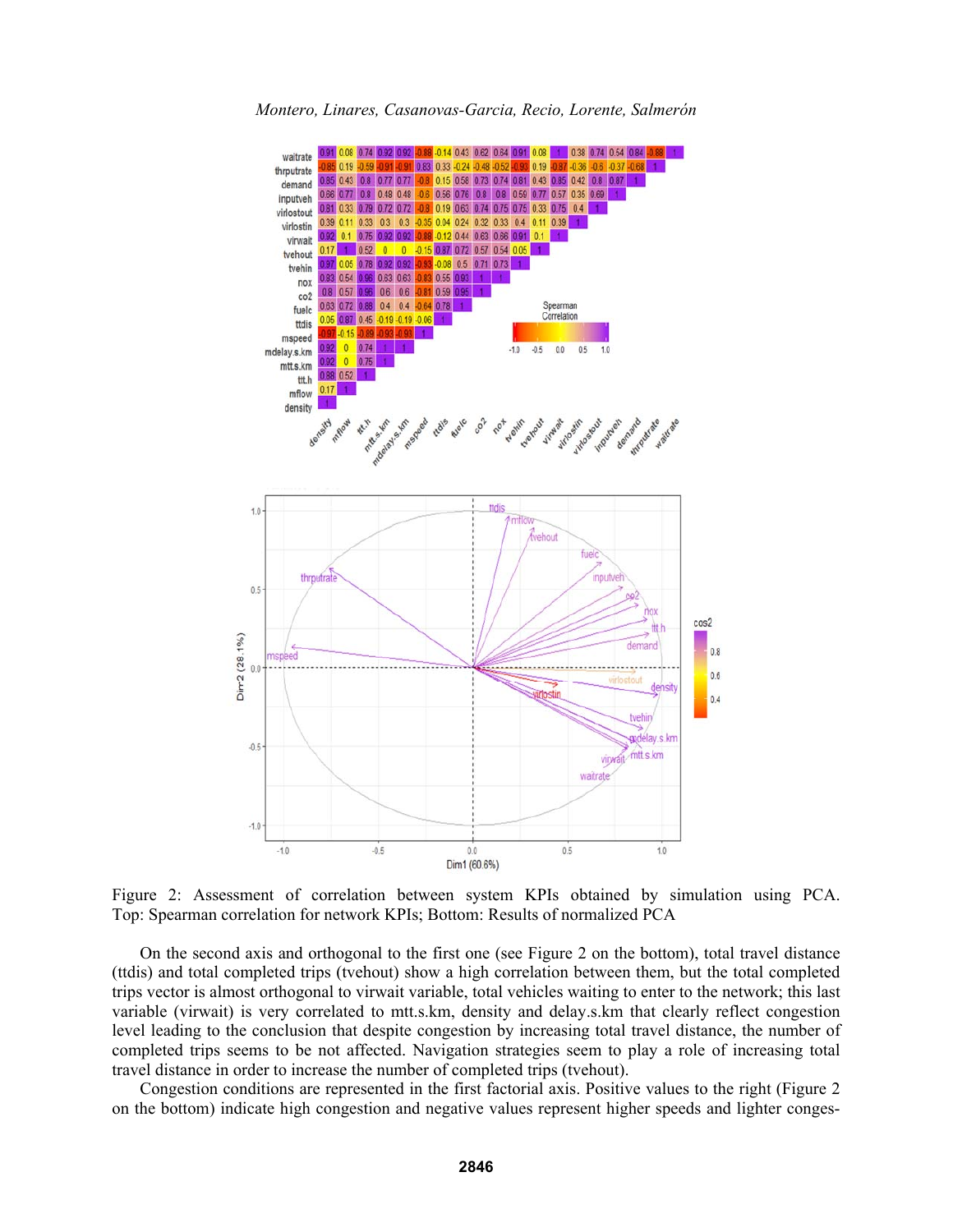tion. At the end of this section, we focus on delay while covering a km (delay.s.km) KPI, since it is a sensitive indicator of congestion, intuitive and with a high quality representation under the first factorial axis.

Figure 3 shows some KPI results for a subset of experiments defined by the base-level composition of driver population (Expert-Regular-Tourist), a 20% guidance penetration (GP), a demand level that assumes a 20% increment of the historic demand – as a consequence, the knowledge of recurrent congestion by expert drivers makes them to take non-optimal routes once historical conditions are altered. The time-window (TW factor) for data collection and elaboration of travel time estimates is fixed to 3 min. The Factors PVD and NS take different levels (non-exhaustive) and relative values for density, flow, travel time per km, delay per km, speed, total travel time, fuel consumption, and  $CO<sub>2</sub>$  and NOx emissions are calculated taking as reference a link-based navigation and 0% GP level. Clearly, density reduction is greater in lane-based scenarios than link-based ones. The same conclusion holds for travel time per km and delay per km (both in seconds). Speed increment is greater in lane-based scenarios than link-based.

| <b>Drivers</b> | <b>Navigation Demand</b><br>Penetration | Pattern | Connected<br>Car<br>Penetration | Time<br>Window | Navigation<br>Strategy | density  | mflow | ttt.h     | mdelay.s.km | mspeed | ttdis | fuelc    | CO <sub>2</sub> | <b>NOx</b> |
|----------------|-----------------------------------------|---------|---------------------------------|----------------|------------------------|----------|-------|-----------|-------------|--------|-------|----------|-----------------|------------|
| 40-50-10       | 20                                      | 20      | 0                               | 5              | Link Navigation        | 0,00%    | 0,00% | 0.00%     | 0,00%       | 0,00%  | 0,00% | 0,00%    | 0,00%           | 0,00%      |
| 40-50-10       | 20                                      | 20      | 10                              | 3              | Link Navigation        | $-4,53%$ | 1,67% | $-5,48%$  | $-7,89%$    | 1,17%  | 3,14% | 1,47%    | 0,41%           | 0,11%      |
| 40-50-10       | 20                                      | 20      | 20                              | 3              | Link Navigation        | $-6,64%$ | 3,07% | $-6,33%$  | $-9,12%$    | 1,42%  | 4,75% | 2,51%    | 0,44%           | 0,17%      |
| 40-50-10       | 20                                      | 20      | 30                              | 3              | Link Navigation        | $-5,66%$ | 1,94% | 7,28%     | $-10,47%$   | 2,53%  | 3,63% | 0,80%    | $-0,26%$        | $-0.43%$   |
| 40-50-10       | 20                                      | 20      | 100                             | 3              | Link Navigation        | $-9,15%$ | 3,30% | $-9,12%$  | $-13,17%$   | 3,32%  | 4,96% | 1,08%    | $-0,95%$        | $-1,45%$   |
| 40-50-10       | 20                                      | 20      | Perfect Info                    |                | Link Navigation        | $-8,93%$ | 3,91% | $-8,08%$  | $-11,72%$   | 2,62%  | 5,37% | 1.94%    | $-0,48%$        | $-1,04%$   |
| $40 - 50 - 10$ | 20                                      | 20      | 0                               |                | Lane Navigation        | 5,08%    | 0,96% | $-4,01%$  | $-5,80%$    | 1,74%  | 1,23% | $-0.98%$ | $-1,70%$        | $-1,86%$   |
| 40-50-10       | 20                                      | 20      | 10                              | 3              | Lane Navigation        | 8,14%    | 3,30% | $-8,34%$  | $-12,07%$   | 2,75%  | 5,69% | 2,22%    | 0,10%           | $-0,12%$   |
| 40-50-10       | 20                                      | 20      | 20                              | 3              | Lane Navigation        | 10,33%   | 3,76% | $-9,67%$  | $-13,97%$   | 3,70%  | 6,04% | 1,61%    | $-0,89%$        | $-1,31%$   |
| 40-50-10       | 20                                      | 20      | 30                              | 3              | Lane Navigation        | 9,80%    | 2,48% | $-11.17%$ | $-16,13%$   | 4,63%  | 4,43% | $-0.87%$ | $-2.04%$        | $-2.23%$   |
| 40-50-10       | 20                                      | 20      | 100                             | 3              | Lane Navigation        | 12,85%   | 4,63% | $-11,61%$ | $-16,79%$   | 4,90%  | 6,77% | 1,25%    | $-1,90%$        | $-2,45%$   |
| $40 - 50 - 10$ | 20                                      | 20      | Perfect Info                    | 3              | Lane Navigation        | 9,95%    | 3,14% | $-11,52%$ | $-16,63%$   | 4,56%  | 5,05% | 0,09%    | $-1,66%$        | $-1,94%$   |

Figure 3: KPI figures for comparison to the basic scenario (first row): lane- vs. link-based navigation.

Dark cells in Figure 3 are remarkable since they refer to total travel distances (ttdis column), showing an increment on total travel distance when the PVD level increases, either in lane-based, or link-based scenarios that has to be properly assessed. The total travel distance is an absolute KPI and depends on the number of vehicles entering the network during the simulation period (inputveh column) that was checked to increase, although not shown in Figure 3, leading to an increase of total travel distance. Thus, this does not have to be interpreted as a drawback of increasing probe vehicle penetration. Emissions seem to slightly reduce as PVD penetration increases (improving the amount of data for travel time estimation), but reductions are not very important. Fuel consumption results are not conclusive, but a modest increment can be expected which can be justified attending to the increment of total travel distance that occurs when diverging to longer routes (in length) suggested by the navigation system. Rows linked to 0% PVD are interesting, because navigation strategies in this case are fed with free-flow travel times leading to inaccurate shortest paths (in time) for guided vehicles and show that lane-based navigation strategy outperforms results obtained for link-based navigation.

The linear model relating design factors to mean delay per km has a coefficient of determination of 97% and all factors are statistically significant indicating the net-effect of all design factors. GP, PVD, and DP are the most significant factors and TW shows less significance  $(10^{-6})$ . According to Figure 4, as guidance penetration increases, mean delay per km decreases up to 30%, then it becomes stable and for a 100% guidance penetration slightly increases. Reduction in delay per km (s) from a non-guidance situation to a 30% guidance situation is remarkable  $-35%$  reduction. This is an important result that indicates that guidance assistance is globally useful for the system and seems to benefit guided and nonguided vehicles. As PVD penetration increases, the quality of travel time estimates used to calculate reactive shortest paths for drivers that are navigation users seems to increase and the outcome in the global system is a significant decrease in mean delay per km that reaches a minimum when PVD is 90%.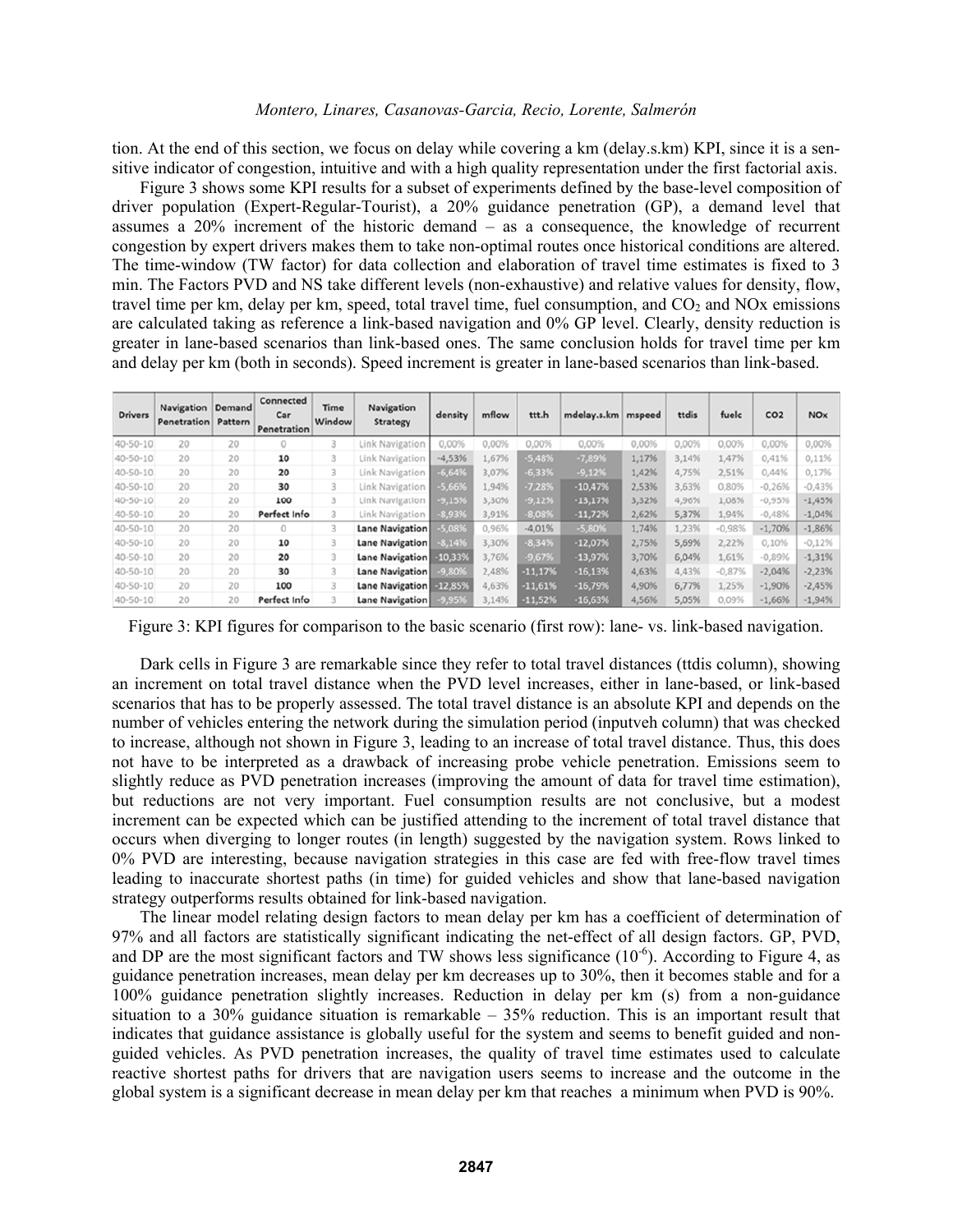The demand pattern factor is also very important, as one might expect, since it defines the total number of trips wishing to travel over the network and common sense knowledge is confirmed with simulation results: as demand increases, mean delay per km increases as more congestion is present in the network. The NS factor is the critical factor in this research, since new navigation strategies based on lane-specific data are the aim of this paper and results confirm that lane-based navigation advise produces a reduction in mean delay per km. Thus, perception of congestion is reduced and results point to a promising improvement of 7% reduction in delay. Speed, travel time, and travel time to cover one km are alternative KPIs that have been analyzed and – for all of them – a lane-based navigation advise indicates a benefit over traditional link-based navigation. A 30% GP seems to be the lower penetration rate to obtain global benefit for the whole population of drivers. According to the PVD marginal plot in Figure 4, a 10% PVD penetration seems to be too low to get a global benefit in terms of congestion.

### **6 CONCLUSIONS AND FUTURE RESEARCH**

In this paper, an approach consisting of a general framework and simulation architecture is used for emulating and evaluating general probe vehicle fleets and navigation strategies. The research carried out relies on a detailed simulation of the proposed driver classes and two reactive navigation strategies that have been revealed to be advantageous for guided and non-guided cars from 30% of guided vehicles. We conclude that any mobility service assessment must take into account several KPIs, since these are very correlated. Our simulation results confirm that a lane-based navigation strategy represents an average benefit for the population of drivers, either guided or non-guided, of 5-10% for the most-affected KPIs (travel time, travel time per km, delay per km, speed). With respect to the benefit for specific driver classes analysis, in recurrent traffic conditions, navigation devices are not suitable for expert drivers, but they benefit from the use by other drivers. As a final remark that points to future research, data collected from probe vehicles have been proven to be useful for travel time estimates that are the base of shortest path routing provided by navigation strategies. Probe vehicle data are concluded by our simulation experiments to provide reliable travel time estimates to be included in dynamic OD matrix adjustment procedures as Kalman filtering schemes to simplify the space-estate model or SPSA formulations.



Figure 4: Main effects on delay-time (seconds per km) of experimental design factors: all experiments (95% confidence bands).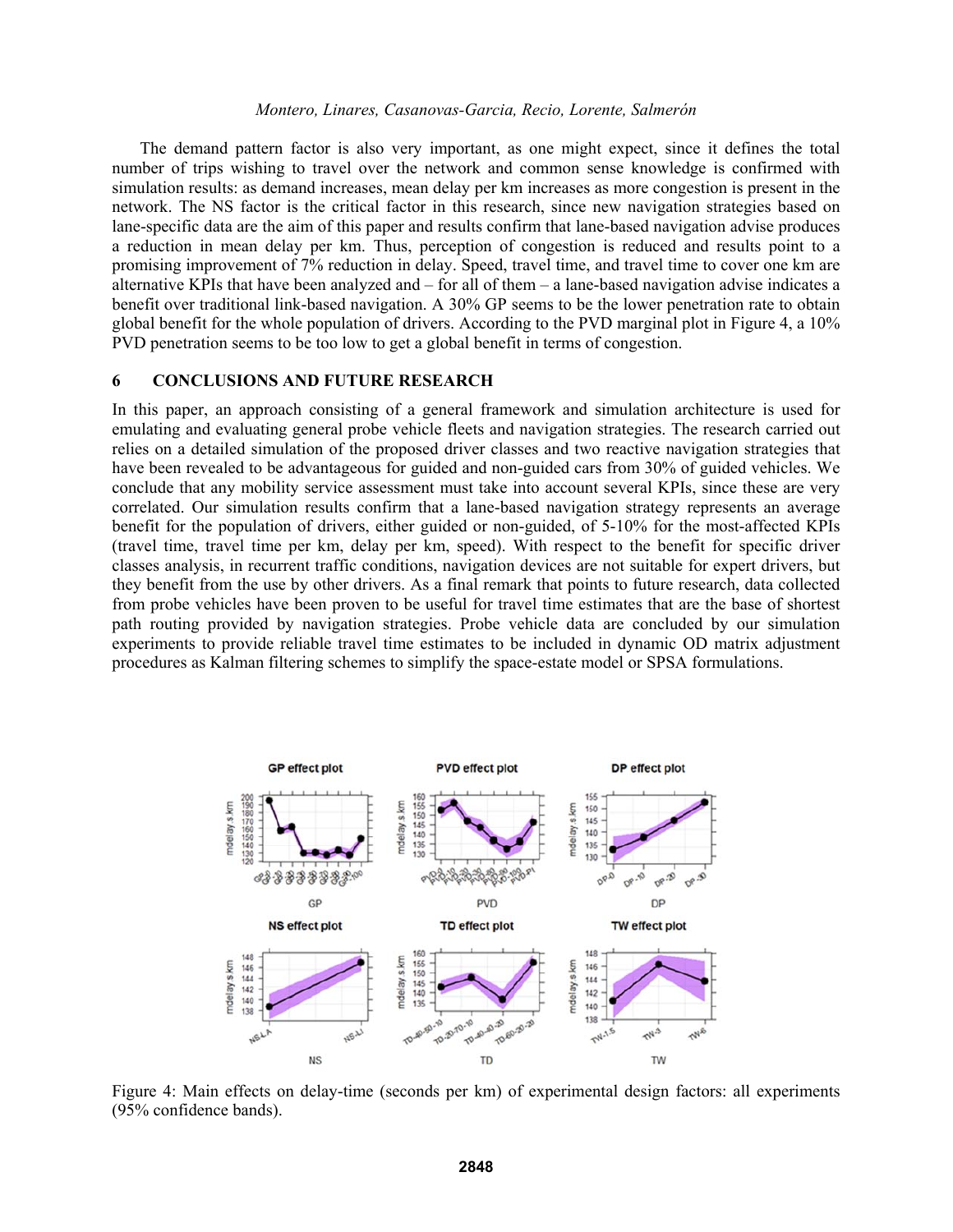### **ACKNOWLEDGMENTS**

This research was funded by TRA2016-76914-C3-1-P of the Spanish R+D National Programs and by the Secretaria d'Universitats i Recerca de la Generalitat de Catalunya under 2017 SGR 1749.

### **REFERENCES**

- Bessler, S., and T. Paulin. 2013. "Literature Study on the State of the Art of Probe Data Systems in Europe". Vienna: FTW Telecommunications Research Center.
- Chiu, Y.-C., J. Bottom, M. Mahut, A. Paz, R. Balakrishna, T. Waller, and J. Hicks. 2011. "Dynamic Traffic Assignment: A primer". *Transportation Research E-Circular* E-C153.
- Deflorio, F. P. 2003. "Evaluation of a Reactive Dynamic Route Guidance Strategy". *Transportation Research Part C: Emerging Technologies* 11(5):375–388.
- Fedorov, V. V. 1972. *Theory of Optimal Experiments*. New York: Academic Press.
- Hull, B., V. Bychkovsky, Y. Zhang, K. Chen, M. Goraczko, A. Miu, E. Shih, H. Balakrishnan, and S. Madden. 2006. "CarTel". In *Proceedings of the 4th International Conference on Embedded Networked Sensor Systems – SenSys'06*, November 1<sup>st</sup>–3<sup>rd</sup>, Boulder, CO, USA, 125–138.
- Lee, U., and M. Gerla. 2010. "A Survey of Urban Vehicular Sensing Platforms". *Computer Networks* 54(4):527–544.
- Lee, J., and B. Park. 2008. "Evaluation of Route Guidance Strategies Based on Vehicle-Infrastructure Integration Under Incident Conditions". *Transportation Research Record: Journal of the Transportation Research Board* 2086:107–114.
- Linares, M. P., L. Montero, E. Lorente, O. Serch, G. Navarro, J. Salmeron, and J. Casanovas. 2017. "Analytics Tool for Assessing Innovative Mobility Concepts, Vehicles and City Policies (CitScale)". In *Proceedings of the 5th IEEE International Conference on Models and Technologies for Intelligent Transportation Systems, MT-ITS 2017*, June  $26<sup>th</sup>-28<sup>th</sup>$ , Naples, Italy, 385–390.
- Lorkowski, S., P. Mieth, K.-U. Thiessenhusen, D. Chauhan, B. Passfeld, and R.-P. Schäfer. 2003. "Towards Area-wide Traffic Monitoring-Applications Derived From Probe Vehicle Data". In *Proceedings of the 8th International Conference on Applications of Advanced Technologies in Transportation Engineering*, May 26<sup>th</sup>–28<sup>th</sup>, Beijing.
- Minelli, S., P. Izadpanah, and S. Razavi. 2015. "Evaluation of Connected Vehicle Impact on Mobility and Mode Choice". *Journal of Traffic and Transportation Engineering (English Edition)* 2(5):301–312.
- Montero, L., M. Pacheco, J. Barceló, S. Homoceanu, and J. Casanovas. 2016. "Case Study on Cooperative Car Data for Estimating Traffic States in an Urban Network". *Transportation Research Record: Journal of the Transportation Research Board* 2594:127–137.
- Montero, L., M. P. Linares, O. Serch, and J. Casanovas-Garcia. 2017. "A Visualization Tool Based on Traffic Simulation for the Analysis and Evaluation of Smart City Policies, Innovative Vehicles and Mobility Concepts". In *Proceedings of the 2017 Winter Simulation Conference*, edited by W. K. V. Chan et al., 3196–3207. Piscataway, New Jersey: IEEE.
- Oh, J.-S., and R. Jayakrishnan. 2002. "Emergence of Private Advanced Traveler Information System Providers and Their Effect on Traffic Network Performance". *Transportation Research Record: Journal of the Transportation Research Board* 1783:167–177.
- Olia, A., H. Abdelgawad, B. Abdulhai, and S. N. Razavi. 2016. "Assessing the Potential Impacts of Connected Vehicles: Mobility, Environmental, and Safety Perspectives". *Journal of Intelligent Transportation Systems: Technology, Planning, and Operations* 20(3):229–243.
- Paikari, E., L. Kattan, S. Tahmasseby, and B. H. Far. 2013. "Modeling and Simulation of Advisory Speed and Re-routing Strategies in Connected Vehicles Systems for Crash Risk and Travel Time Reduction". In *Proceedings of the 26th Canadian Conference on Electrical and Computer Engineering (CCECE)*, May 5th–8th, Regina, SK, Canada.
- Pan, J., M. A. Khan, I. S. Popa, K. Zeitouni, and C. Borcea. 2012. "Proactive Vehicle Re-routing Strategies for Congestion Avoidance". In *Proceedings of IEEE 8th International Conference on Distributed Computing in Sensor Systems, DCOSS 2012*, May 16<sup>th</sup>–18<sup>th</sup>, Hangzhou, China, 265–272.